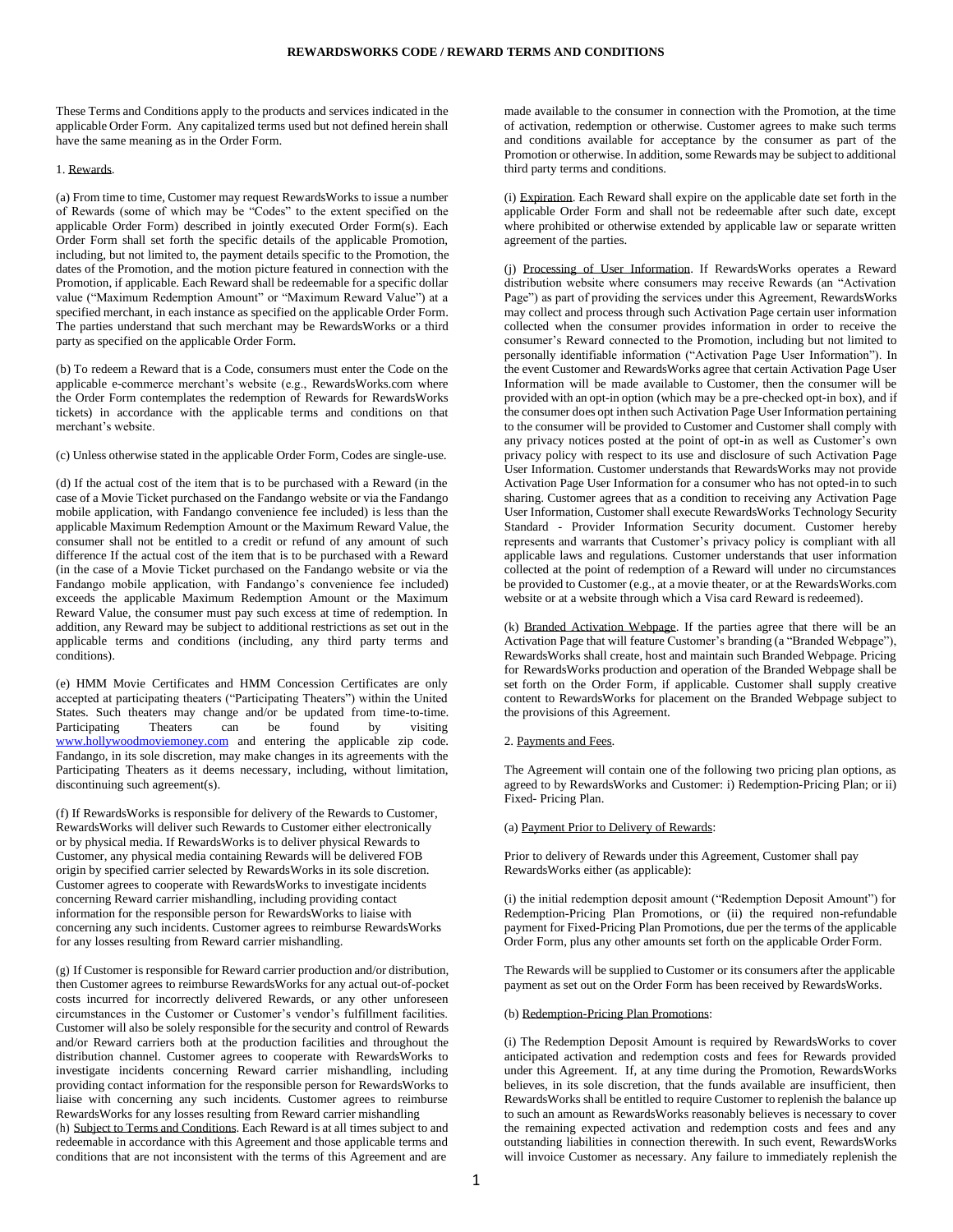Redemption Deposit Amount shall be a material breach of this Agreement and shall entitle RewardsWorks to immediately suspend the Promotion. If such breach has not been cured within five (5) days after RewardsWorks has invoiced Customer, RewardsWorks shall have the right to terminate the Promotion and/or the Agreement, notwithstanding anything to the contrary stated in Section 9

(ii) Any redemption rates provided by RewardsWorks are estimates only and are not binding upon RewardsWorks. RewardsWorks specifically disclaims any representationas to the expected or projected activation and redemption rates or costs for Rewards, and Customer acknowledges that it shall bear the entire cost of all activated Rewards and funding for actual redemptions and any associated payments and fees. Reward redemptions and any other fees set out on the Order Form may be deducted from the Redemption Deposit Amount if not paid when due. Customer deposits shall be non-interest bearing.

(iii) Any funds remaining on deposit at the end of a Redemption-Pricing Plan Promotion shall be refunded to the Customer within sixty (60) business days of receipt by RewardsWorks of a fully completed IRS form W-9 from the Customer; provided, however, that RewardsWorks may retain a reserve sufficient to fund any anticipated future or outstanding Promotion liabilities.

(c) Fixed-Pricing Plan Promotions and Other Fees: Any payments made or fees payable in connection with any Fixed-Pricing Plan Promotion are nonrefundable and final. Any payments made or fees payable in connection with any administrative, set-up, Branded Webpage production and hosting, and/or any other costs already incurred by RewardsWorks, in connection with either a Redemption-Pricing Plan or a Fixed-Pricing Plan Promotion, are all nonrefundable and final.

(d) Late Payment. Payment terms shall be net 10 day basisfor any invoice under this Agreement. Any invoiced amounts not received when due will be assessed a late charge equal to the lesser of (i) 1-1/2% per month on the overdue amount for each month or portion thereof and (ii) the greatest amount permitted by applicable law. Customer is responsible for all collection costs RewardsWorks incurs, including reasonable attorneys' fees and costs. If any invoiced amount is not received by the invoice due date, RewardsWorks shall have the right, in its sole discretion, to discontinue issuance of, cancel, disable, deactivate and/or decline to redeem (including instruct its partners to decline to redeem) any card numbers and/or Rewards. In addition to any other rights and remedies RewardsWorks may have under this Agreement, RewardsWorks shall have the right to cancel the applicable Promotion and/or terminate its further obligations under this Agreement as further set out in Section 9 of this Agreement. Any nonpayment shall be considered a material breach of this Agreement.

(e) Changed Circumstances. Customer acknowledges that the price that the Customer has been charged under this Agreement is based on many factors, including, without limitation, the retail price of the merchandise or service included in the Promotion, the estimated redemption rate, the number of products to be released into the market, the number of products estimated to be purchased at retail, the advertising or marketing channels, etc. It is acknowledged that if the structure of the Promotion or the retail price that consumers pay for the merchandise is substantially changed, Customer promotes the Promotion in a manner different from the methods and amounts stated in this Agreement and/or if there is any other significant change to or in connection with the Promotion, including, but not limited to, the actual redemption rate, RewardsWorks shall have the right to charge Customer any additional sums based upon any increased redemption or other costs caused by these changes. In such event, RewardsWorks shall inform Customer in writing of the reason for the additional charges and Customer shall have three (3) days from receipt of such written notice to discuss the additional charges in good faith. If, after such good faith discussion, Customer declines to pay any such additional charges or if Customer does not pay the applicable invoice within the time specified, then RewardsWorks shall have the right, in its sole discretion, to terminate this Agreement effective immediately, to discontinue issuance of, cancel, disable, deactivate and/or decline to redeem (including instruct its partners to decline to redeem) any Rewards and/or suspend or cancel the Promotion. Pricing is subject to periodic review and is not guaranteed for future orders unless agreed to in a subsequent mutually signed Order Form.

(f) Upon request, RewardsWorks will provide Reward activation or redemption result information to Customer for Redemption-Pricing Plan Promotions. No such information will be provided for Fixed-Pricing Plan Promotions.

3. Customer Service. RewardsWorks will provide customer service to consumers with questions or concerns about the activation or redemption or the non- acceptance of any Reward by any Participating Theater, partner or other party during the Redemption Period. In connection with all other questions, RewardsWorks may instruct its customer services team to provide Customer's customer service email and phone contact information to consumers, display it on RewardsWorks websites or apps and/or otherwise provide such information to consumers.

# 4. Promotion, Promotional Materials, Marketing and Press Release.

(a) Customer shall create all advertising and promotional content, assets and collateral materials (collectively, "Promotional Materials") needed to market and promote each Promotion. All Promotional Materials created and/or used by Customer in connection with the Promotion are subject to review and prior written approval by RewardsWorks, issuing bank and association (MasterCard® and/or Visa®), as applicable, and shall be submitted for approval at least ten

(10) business days prior to commencement of production of any Promotional Materials or the launch date of the Promotion, whichever is earlier. Failure to respond shall not be deemed approval. Customer's failure to follow RewardsWorks Product Marketing Guidelines or the issuance of Promotional Materials without such prior approvals shall be considered a material, noncurable breach of this Agreement. In such event, each of RewardsWorks, issuing eGift card issuer, distributor and/or merchant, bank and/or association (e.g., MasterCard, Visa, etc.) in its sole discretion shall have the right to immediately cancel the Promotion and/or terminate this Agreement, including, without limitation, terminate all rights and licenses granted under this Agreement, any further use of any of the Promotional Materials, and discontinue issuance of, cancel, disable, deactivate, and/or decline to redeem

(b) Customer shall be the sole legal sponsor of the Promotion and shall administer and fulfill the Promotion at its sole cost and expense, including, but not limited to, distribution of Rewards to consumers, unless otherwise specifically stated on the applicable Order Form. In addition, Customer shall be solely liable and responsible for the design, creative, and legal compliance of the Promotion, including any Promotional Materials created, provided and/or used in connection therewith (regardless of whether RewardsWorks has reviewed or approved the same), and any payments associated with the creation and/or use of any such Promotional Materials and/or the Promotion. Notwithstanding the aforementioned, the parties may agree that RewardsWorks will market or promote the Promotion through RewardsWorks websites or apps, provided, however that the fact that RewardsWorks provides or delivers Rewards in accordance with this Agreement or markets the Promotion (if agreed) shall not alter Customer's sole liability and responsibility for the Promotion nor make RewardsWorks the legal sponsor thereof (in whole or in part). RewardsWorks liability shall be limited to its specific obligations under

(c) If the Promotion is to be run in a language other than English, Customer shall be responsible for providing RewardsWorks with a proper English translation of the applicable terms and conditions of the Promotion for review. Customer shall ensure that the online link to the Promotion terms and conditions will contain both the English version and the other language version of the terms and conditions. Customer acknowledges that the Activation Page will be in English, unless otherwise agreed.

(d) Press Release. Neither party shall issue any press release relating to any Promotion or the relationship between the parties without the prior written approval of the other party.

## 5. Product Marketing Guidelines and Restrictions.

(a) For each Promotion, Customer agrees to comply with the Product Marketing Guidelines provided to Customer and also available at <http://fandangorewards.com/qrsite/wp->

content/uploads/downloads/FR\_Product\_Marketing\_Guidelines.pdf

(and which are hereby incorporated into this Agreement by this reference). Unless pre-approved in writing by RewardsWorks, Customer shall not use or distribute any of the Rewards in connection with any Promotion, products or services involving tobacco, firearms, weapons, gambling, political campaigns and/or pornography.

(b) Customer shall not resell Rewards unless specifically authorized in writing.

(c) A breach of this Section 5 shall be a material breach of this Agreement. RewardsWorks reserves the right to immediately cancel the Promotion and/or terminate the Agreement (notwithstanding anything to the contrary stated in Section 9 below) should RewardsWorks in its sole discretion determine that Customer is re-selling the Rewards without authorization, is involved in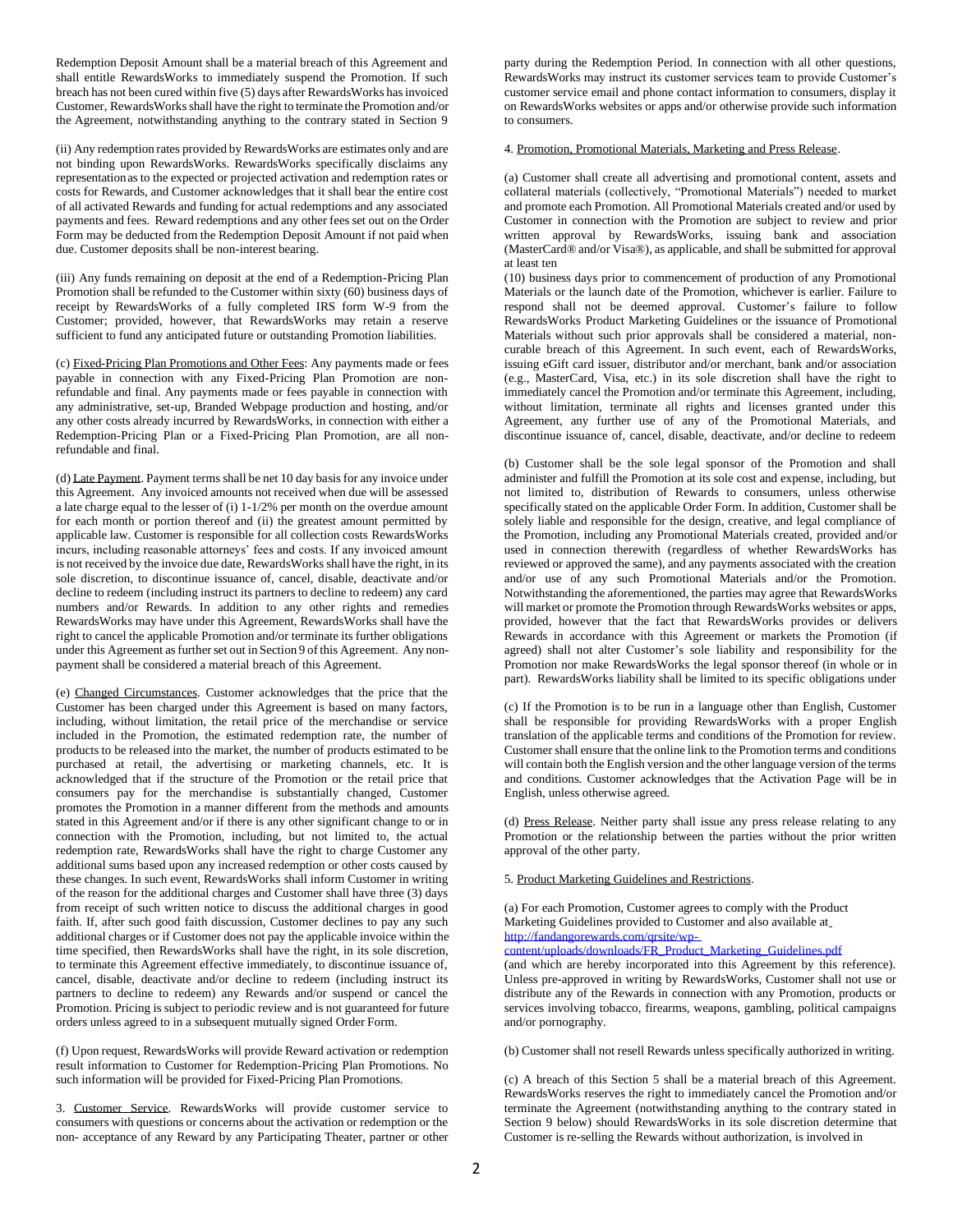deceptive or misleading use of the RewardsWorks name or brand, engaging in a Promotion with any of the abovementioned restricted products or services without prior written approval, and/or is disparaging or otherwise damaging or may damage, the RewardsWorks name, brand or reputation, or that of any of its products or services.

6. License Grant. For the term of the Promotion only, each party grants to the other a limited, revocable, non-exclusive, nontransferable, nonsublicensable, worldwide, royalty-free license to use the trademarks and service marks (collectively, "Marks") of the licensing party (together, "Licensor's Marks") in the style and manner currently used by the licensing party ("Licensor"), and as communicated to the other party ("Licensee"), solely in connection with the marketing and advertising of the Promotion. Licensee shall not make any other use of the Licensor's Marks without the prior written consent of Licensor. Licensee shall have no right, title or interest in or to the Licensor's Marks or intellectual property or the goodwill associated therewith, except for the limited usage rights expressly provided in this Agreement. Any goodwill shall inure solely to the benefit of the Licensor. Customer shall have the right to include RewardsWorks' Marks in any Promotional Materials it creates and/or uses in connection with the Promotion solely to indicate RewardsWorks' association with the Promotion pursuant to this Agreement, subject always to the prior written approval (email to suffice) of RewardsWorks. Upon termination or expiration of the applicable Order Form, all licenses granted herein shall

7. Fraudulent Activities. RewardsWorks may make, in its sole discretion, steps to address suspected or discovered fraudulent activation or fulfillment on the part of consumers, including restricting access to the Promotion's activation, registration and/or redemption site, as applicable, cancelling outstanding Rewards, and finding and prosecuting anyone who commits fraudulent activities in regard to the Promotion. Customer will exercise reasonable controls to prevent any fraud, theft, misuse or improper handling or distribution of Rewards ("Inappropriate Activities") by its employees and/or vendors. If, during or after the close of the Promotion, RewardsWorks discovers that Customer's employees or vendors have engaged in, or have improperly or negligently failed to prevent third parties from engaging in, Inappropriate Activities, RewardsWorks shall inform Customer and provide its evidence of such fact and unless Customer demonstrates that such parties did not engage in such Inappropriate Activities, Customer shall reimburse RewardsWorks an amount equal to any actual losses or costs incurred by RewardsWorks due to

8. Term; Termination; Expiration; and Cancellation. The term of this Agreement shall commence on the date of execution of this Agreement and shall continue, unless earlier terminated in accordance with the provisions of this Agreement, until the later date of (i) the date of expiration of any Reward Redemption Period set out on the Order Form or (ii) the fulfillment by each party of its respective obligations under this Agreement ("Term"). If, in the event of a Promotion with a Redemption-Pricing Plan, prior to a Promotion's expiration date, Customer requests in writing to extend a Promotion beyond the stated expiration date, RewardsWorks may in its sole discretion allow an extension. In the event of an extension, additional fees may apply in RewardsWorks' sole discretion. In the event Customer cancels a Promotion with a Redemption- Pricing Plan prior to delivery of the Rewards to Customer, subject to the terms of this Agreement, RewardsWorks will refund any amounts paid by Customer in connection with the Promotion less any costs incurred by RewardsWorks in connection therewith. In the event Customer cancels a Promotion with a Redemption-Pricing Plan after the Rewards have been delivered to Customer but not yet distributed to consumers, subject to the terms of this Agreement, RewardsWorks will refund any amounts paid by Customer in connection with the Promotion less a cancellation fee to be assessed by RewardsWorks in its sole discretion, and RewardsWorks shall discontinue any issuance of, cancel, disable, deactivate and/or Customer shall return any Rewards already received at Customer's sole cost. In the event Customer cancels a Promotion with a Redemption-Pricing Plan after the Rewards have been distributed to consumers, and Customer for this or any other reason requires all or part of their Rewards to be deactivated or disabled and/or replacement Rewards to be issued for all or part of the original order amount, RewardsWorks shall be entitled to retain in full all amounts paid by Customer under this Agreement and Customer shall additionally pay to RewardsWorks any administrative costs in connection with any such deactivation, disabling, and/or replacement. There will be no refunds if Customer cancels a Promotion

9. Termination for Breach. If either party materially breaches any provision of this Agreement, including but not limited to, nonpayment, and such breach has not been cured within ten (10) days after the other party has given written notice of such breach, the non-breaching party may immediately cancel the Promotion and/or terminate this Agreement at the end of such ten (10)-day period. If

RewardsWorks terminates an Order Form and/or Promotion pursuant to this Agreement, RewardsWorks shall have the right, in its sole discretion, to immediately discontinue issuance of, cancel, disable, deactivate and/or decline to redeem (including instruct its partners to decline to redeem) any card numbers and/or Rewards provided to Customer or its consumers. Customer agrees that in the event of a breach of this Agreement by Customer, Customer shall pay to RewardsWorks all reasonable and verifiable costs incurred by RewardsWorks in anticipation of and in connection with the set-up and production of the Promotion under this Agreement and in connection with any cancellation or termination under this Agreement. Customer shall also pay to RewardsWorks the fees for any Rewards delivered to Customer or consumers under a Promotion with a Redemption-Pricing Plan, and the fees for any Rewards under a Promotion with a Fixed-Pricing Plan, whether or not such Rewards have been delivered. Any amounts paid or payable for a Promotion with a Fixed-Pricing Plan will not be refunded.

## 10. Representations and Warranties.

#### (a) Mutual Representations and Warranties.

Each party represents and warrants that (i) the individual entering into this Agreement on each party's behalf has all necessary legal authority to bind such party to this Agreement and that each party has all necessary right, power and authority to fully perform its obligations under the Agreement; (ii) this Agreement does not and will not conflict with any such party's obligations to any third parties; (iii) it has all valid federal, state, and local licenses, permits and/or approvals required to conduct its business and will comply with all applicable laws and regulations; (iv) Licensor's Marks (where Licensor is making this representation/warranty), Licensee's Marks (where Licensee is making this representation/warranty), and any other content or Promotional Materials supplied by one party to the other party for the other party's use solely in connection with the Promotion and this Agreement, do not and will not infringe, violate or misappropriate any copyright, trademark, privacy right or right of publicity, moral right, trade secret, or other proprietary right of a third party; and (v) each party will ensure that it performs its obligations under this Agreement in a manner that will not breach applicable privacy laws and regulations or cause the other party to breach applicable privacy laws or regulations or process or otherwise handle or use Activation Page User Information unlawfully, whether during the term of this Agreement or otherwise.

(b) RewardsWorks' Representations and Warranties. RewardsWorks represents and warrants that it will provide the Rewards in accordance with the applicable terms and conditions of the Promotion and this Agreement and will allow for their respective activation and redemption, as applicable. If the Promotion has an age requirement, RewardsWorks shall have no liability for failing to age-gate, nor shall it be obligated to age-gate.

(c) Customer's Representations and Warranties. Customer represents and warrants that (i) Customer shall accurately represent and describe the Promotion, and the nature and character and benefits of the Rewards to consumers in any and all Promotional Materials and will be responsible and liable with respect to the Promotion and the Promotional Materials, including to coordinate and respond to consumer inquiries related to the Promotion (except as specifically set out in Section 3); (ii) Customer shall use the Rewards solely for distribution to consumers responding to the Promotion, in accordance with the applicable Order Form and this Agreement, the approved terms and conditions of the Promotion and the applicable terms and conditions made available to the consumer, and it will not use the Rewards for any other purpose or for distributing, sublicensing, re-selling or otherwise exploiting them in any other manner; (iii) Customer shall fully comply with all laws and regulations applicable to its obligations under this Agreement, including, without limitation, all laws and regulations pertaining to advertising, promotions, sweepstakes, giveaways, and COPPA, anti-spam laws (including, without limitation, with respect to any electronic commercial mail messages sent by Customer or any of Customer's vendors hereunder, or any of their respective agents in connection with the Promotion or otherwise), TCPA, etc.; (iv) Customer shall fully comply with all consumer-facing copy that Customer publishes (or that is published on behalf of Customer) and the terms of the Promotion; and (v) if the Promotion involves the purchase by consumers of any products or services, such products and services shall comply with all laws and regulations and shall not subject RewardsWorks to any liability.

11. Indemnity. Each of the parties hereby agrees to indemnify, hold fully harmless, and defend the other from all third party claims, judgments, damages, costs and expenses, including reasonable attorneys' fees and litigation expenses (collectively, "Claims"), arising out of or as a result of such party's breach of